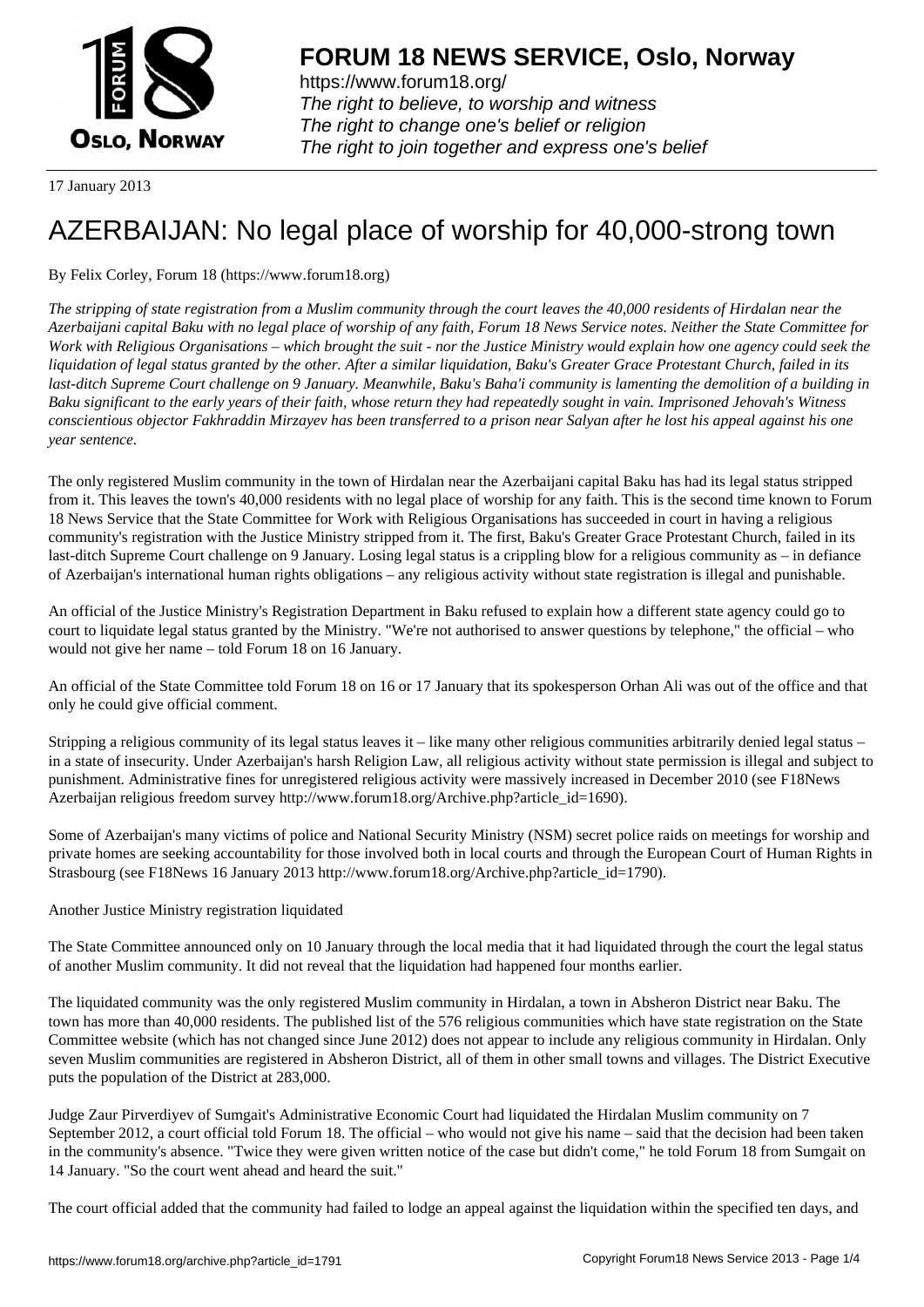Committee had only just made the liquidation public. "That's their problem," the official told Forum 18. "But in any case, we have no requirement to make decisions public."

The State Committee told the local media that the Hirdalan Muslim community had gained registration with the Justice Ministry on 9 July 2004. The State Committee said it had lodged the liquidation suit as the community had failed to lodge a re-registration application with it in line with the 2009 Religion Law amendments by the deadline of 1 January 2010. The State Committee did not explain why it believed it had the right to seek the liquidation of the registration granted by a different government agency.

Neman Akhadov, the State Committee representative for Sumgait and Absheron, refused absolutely to discuss the closure with Forum 18 on 15 January. "Who are you?" he asked several times before terminating the call.

Salman Musaev, deputy head of the government-backed Caucasian Muslim Board, declined to discuss the enforced closure of the Hirdalan Muslim community with Forum 18 on 15 January.

Protestant Church's final appeal fails

The liquidation of the Hirdalan Muslim community came after a similar court case in Baku to strip the city's Greater Grace Protestant Church of its legal status. Judge Nigar Rasulbeyova of Azerbaijan's Supreme Court rejected the Church's last-ditch appeal against the liquidation on 9 January. "The hearing lasted just eight minutes," church members told Forum 18. The Church has no further opportunities to challenge the stripping of legal status through the Azerbaijani court system.

As with the Hirdalan Muslim community, Greater Grace Church had gained its registration from the Justice Ministry, years before the compulsory re-registration with the State Committee mandated by the harsh 2009 Religion Law amendments. Neither the State Committee nor the courts have explained how one state agency can bring a case to remove the state registration issued by another.

The Church gained its Justice Ministry registration in 1993. The State Committee, which is now in charge of registering religious communities, lodged a liquidation suit in December 2011, arguing that the Church should be liquidated for failing to gain re-registration with it in 2009. In April 2012, Baku's Administrative Economic Court No. 1 upheld the State Committee's suit. The Appeal Court rejected the Church's appeal in July 2012, after which the Church lodged its appeal to the Supreme Court (see F18News 10 August 2012 http://www.forum18.org/Archive.php?article\_id=1730).

### Historic Baha'i building destroyed

Meanwhile, Baku's Baha'i community is lamenting the destruction of a building in the city centre closely connected with the early years of their faith. The house on what is now Mirzaga Aliyev street in central Baku was demolished in late 2012 as part of redevelopment plans.

The community had been requesting the building's return – in vain – since the mid-2000s. It had planned to use the building as a meeting place and as a museum of the history of the Baha'i faith in the country.

The house had been bought in 1880, but was confiscated from the community in the 1930s during the Soviet anti-religious campaign. "We want it because it is the only building in the world named after Abdul Baba, the son of our prophet," a community member told Forum 18 in 2005, as the campaign to regain the building from the government began. The community member warned then that its destruction "would wipe out all historical traces of the early Baha'i community here" (see F18News 23 November 2005 http://www.forum18.org/Archive.php?article\_id=694).

The house was being used as a kindergarten when the community began seeking its return. "We applied to all government agencies, but got no results," a Baha'i told Forum 18 from Baku in early January 2013. "When we several times during the last ten years applied to the government regarding regaining this property, we were told that there is no law to regulate these issues and so there is no way to restore it and give back."

Azerbaijan has never adopted a law to return places of worship or other property confiscated from religious communities during the Soviet period. Although some surviving places of worship – including mosques and Russian Orthodox churches – were returned to religious use, others were not. Among those in Baku not returned are: the former Ashkenazi synagogue, now a song theatre; the former Baptist church, now a mime theatre; and the former Lutheran kirche, now a concert hall, but which the Lutherans (and several other Protestant congregations) can use on Sundays.

Baku's Baptist church is continuing to seek the return of their historic church building in the city centre, located close to the main railway station. "We applied again but unfortunately in summer 2012 the Culture Ministry wrote back to say we should not have it as we already have a church in Baku," the head of the Baptist Union, Ilya Zenchenko, told Forum 18 from Baku on 17 January. "But we'll continue to press for its return."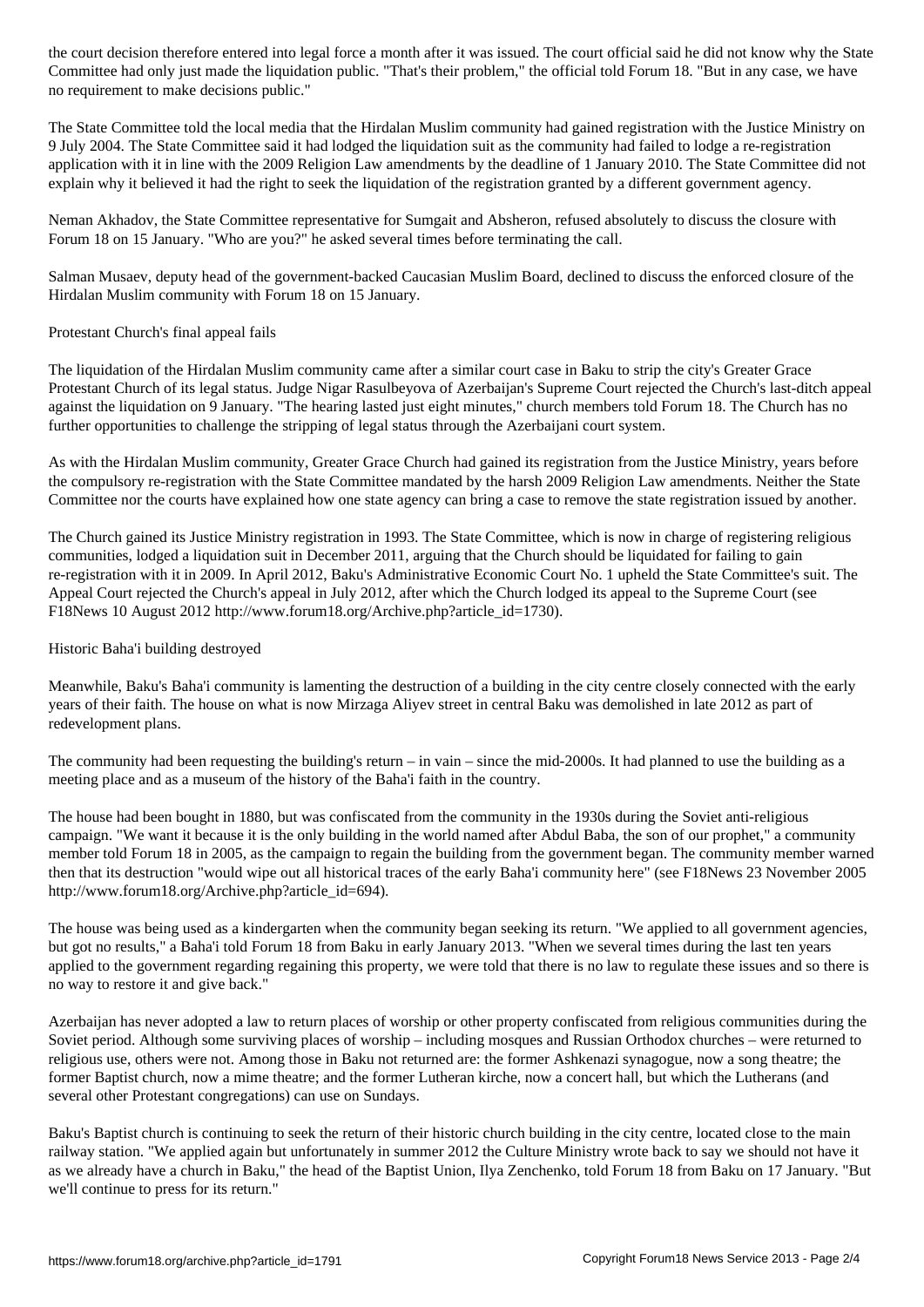in 1930. Zenchenko's grandfather was among those who built the church (see F18News 23 November 2005 http://www.forum18.org/Archive.php?article\_id=694).

Conscientious objector's appeal fails

On 21 November 2012 a panel of three judges at Gyanja Appeal Court chaired by Chingiz Mammadov upheld the decision of the lower court sentencing Fakhraddin Mirzayev to one year's imprisonment, the court website noted. Mirzayev was present in court for the appeal hearing, Jehovah's Witnesses told Forum 18.

The 19-year-old Mirzayev is a Jehovah's Witness from Gyanja [Gäncä] who rejects compulsory military service on grounds of conscience. He was sentenced on 25 September 2012 under Article 321.1 of the Criminal Code. This states: "Evasion without lawful grounds of call-up to military service or of mobilisation, with the purpose of evading serving in the military, is punishable by imprisonment for up to two years [in peacetime]" (see F18News 16 October 2012 http://www.forum18.org/Archive.php?article\_id=1755).

When Azerbaijan entered the Council of Europe in 2001, it committed itself to pardon and free imprisoned conscientious objectors, and to introduce civilian alternative service, by January 2003. But it has to date failed to do so (see Forum 18's religious freedom survey of Azerbaijan http://www.forum18.org/Archive.php?article\_id=1690).

"Like the lower court, the appeal court did not mention any international laws in its analysis, despite them being argued extensively in Mirzayev's appeal," Jehovah's Witnesses complained to Forum 18. They added that Mirzayev intends to appeal further to Azerbaijan's Supreme Court.

Salyan prison camp

Originally held in Gyanja, after his appeal was rejected Mirzayev was transferred to prison camp No. 5 in the village of Halaj near Salyan, southwest of Baku.

The prison address is:

5 nomreli Cezacekme muessisesi

Halaj settlement

Salyan region

#### Azerbaijan

Eldar Zeynalov, head of the Baku-based Human Rights Centre of Azerbaijan, told Forum 18 that conditions at the prison camp have improved in the past ten years. However, he points out that the camp is difficult to get to, which could be regarded as an "additional punishment" on a prisoner and his family. He added that about two-thirds of the approximately 1,000 prisoners are drug-addicts. (END)

For more background information see Forum 18's Azerbaijan religious freedom survey at http://www.forum18.org/Archive.php?article\_id=1690.

More coverage of freedom of thought, conscience and belief in Azerbaijan is at http://www.forum18.org/Archive.php?query=&religion=all&country=23.

A compilation of Organisation for Security and Co-operation in Europe (OSCE) freedom of religion or belief commitments can be found at http://www.forum18.org/Archive.php?article\_id=1351.

For a personal commentary, by an Azeri Protestant, on how the international community can help establish religious freedom in Azerbaijan, see http://www.forum18.org/Archive.php?article\_id=482.

Follow us on Twitter @Forum\_18 (http://twitter.com/forum\_18)

Follow us on Facebook @Forum18NewsService (http://www.facebook.com/Forum18NewsService)

All Forum 18 text may be referred to, quoted from, or republished in full, if Forum 18 is credited as the source.

All photographs that are not Forum 18's copyright are attributed to the copyright owner. If you reuse any photographs from Forum